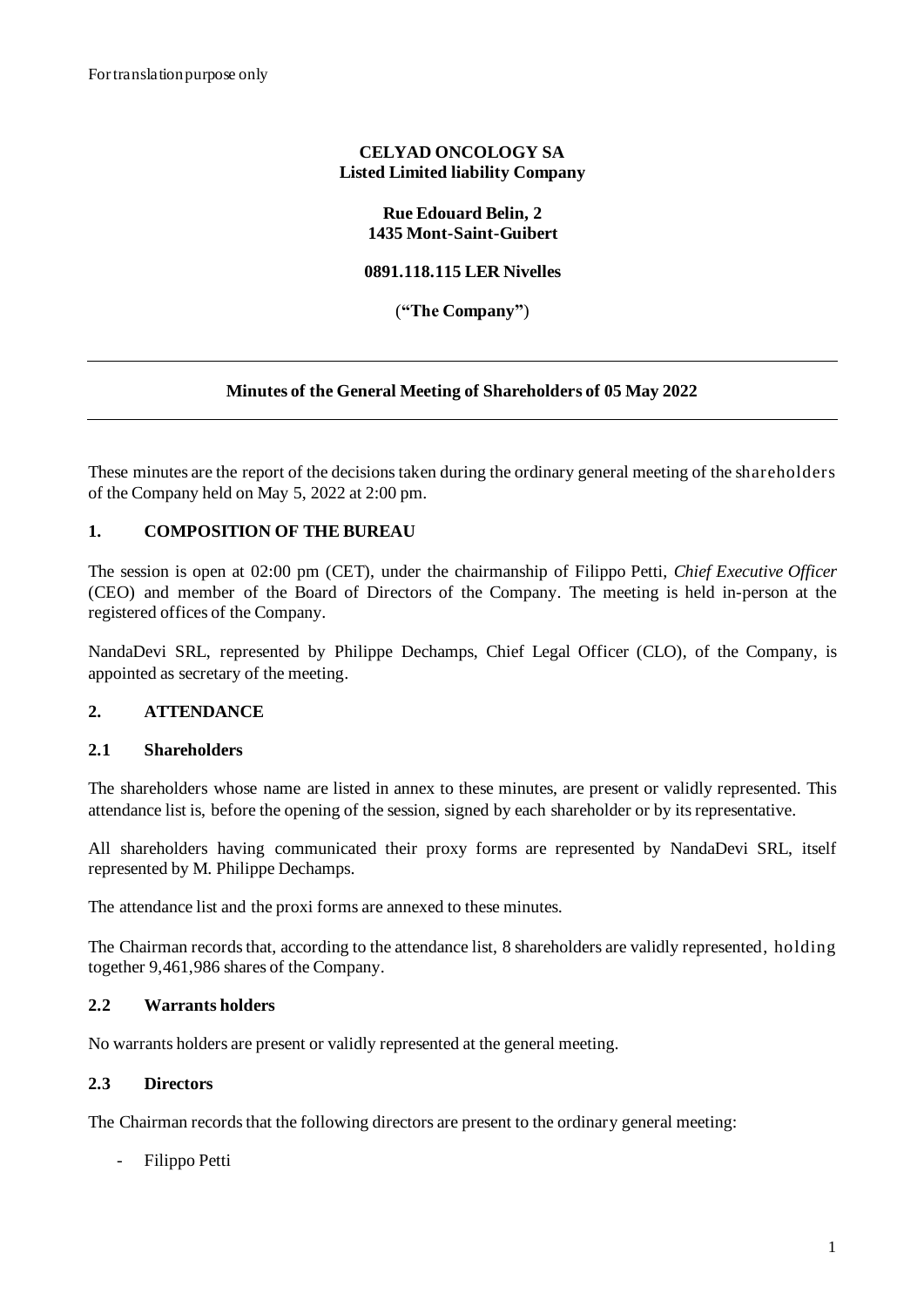# **2.4 Auditor**

The auditor has been convened according to the same formalities and in the same timeframe as the shareholders and directors, namely a letter sent at least 30 days before the general meeting.

# **3. NOTICE**

The Chairman records that the convening notice to the general meeting, together with the agenda, was published at least thirty days before the general meeting, in

- the Belgian Official Gazette (*Moniteur Belge*) on April 1<sup>st</sup>, 2022.
- L'Echo on April  $1<sup>st</sup>$ , 2022.

The Chairman further records that the convening notice to the general meeting together with its agenda were sent thirty days (30) at least before the general meeting, to the shareholders, warrants holders, directors and to the auditor, by ordinary mail, or by email, or by registered mail for the registered shareholders.

Further, the Chairman records that the convening notice to the general meeting together with its agenda were published, at least thirty days before the meeting, on the Company's website.

As a consequence, the Chairman records that the general meeting was convened in accordance with articles 7:128 et seq. of the Code of Companies and Associations and can therefore validly deliberate on the proposed agenda items.

# **4. AGENDA**

The Chairman set out the agenda for the meeting as follows:

**1. Deliberation on the annual report of the board of directors for the financial year ended on 31 December 2021 and on the report of the statutory auditor for the financial year ended on 31 December 2021.**

*Comments on this agenda item: The board of directors requests the general meeting of shareholders to take note of the board of directors' annual report for the financial year ended on 31 December 2021 and the statutory auditor' report for the financial year ended on 31 December 2021.*

**2. Deliberation and approval of the Company's remuneration report, as presented by the nomination and remuneration committee and as included in the annual report.** 

*Proposal of resolution: The meeting decides to approve the remuneration report prepared by the board of directors, as presented by the nomination and remuneration committee and as included in the annual report.*

**3. Deliberation pursuant to Article 7:91 of Companies and associations Code on the determination of the variable remuneration of the CEO** *Proposal of resolution: Based on article 7:91 of the Companies and Associations Code, the gene ral meeting confirms that the calculation of the variable remuneration of the CEO, exceeding 25% of the annual base remuneration, can be done on the basis of criteria evaluated on periods shorter than two* 

*or three years.*

**4. Deliberation on the consolidated financial statements for the financial year ended on 31 December 2021.**

*Comments on this agenda item: The board of directors requests the general meeting of shareholders to acknowledge the consolidated financial statements for the financial year ended on 31 December 2021.*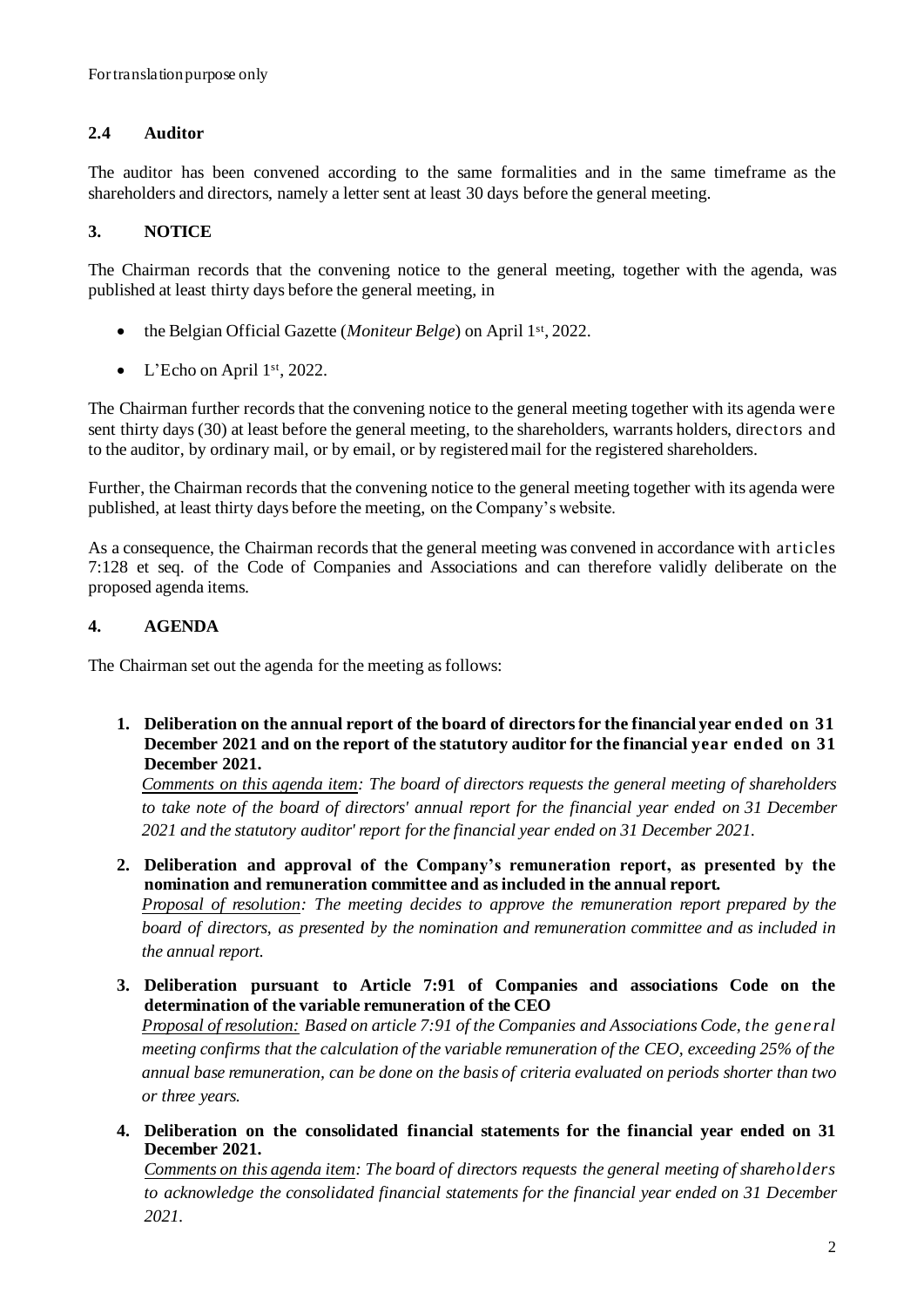**5. Deliberation and approval of the annual accounts for the financial year ended on 31 December 2021 and the allocation of the result as proposed by the board of directors in its annual report.**  *Proposal of resolution: The meeting decides to approve the annual accounts for the financial year ended on 31 December 2021 and the allocation of the result as proposed by the board of directors in its annual report.*

# **6. Discharge to the directors**

*Proposal of resolution: The meeting decides to grant discharge to the following directors for the exercise of their mandate during the financial year ended on 31 December 2021:*

- − *Mel Management SRL, represented by M. Michel Lussier, Chairman;*
- − *Filippo Petti;*
- − *Serge Goblet;*
- − *Chris Buyse;*
- − *R.A.D. Lifesciences BV, represented by Rudy Dekeyser;*
- − *Hilde Windels;*
- − *Dominic Piscitelli;*
- − *Maria Koehler;*
- − *Marina Udier Blagovic;*
- − *Ami Patel Shah.*

## **7. Discharge to the statutory auditor**

*Proposal of resolution: The meeting decides to grant discharge to the statutory auditor CVBA E&Y Bedrijfsrevisoren – Réviseurs d'entreprises, having its registered office at De Kleetlaan 2, B – 1831 Diegem, Belgium, duly represented by Carlo-Sébastien d'Addario, for the exercise of his mandate during the financial year ended on 31 December 2021*.

## **8. Renewal of the mandate of Mrs Hilde Windels as director**

*Proposal of resolution: After noting the expiration of Mrs. Hilde Windels'term of office as director at this meeting, the general meeting decides to renew the mandate of Mrs Hilde Windels as director of the Company for a term of 4 years, i.e. until the ordinary general meeting approving the accounts closed on 31 December 2025.* 

**9. Deliberation on the approval of the terms and conditions of a potential warrant plan to be implemented and in particular on the change of control clause in accordance with Article 7:151 of the Companies and Associations Code**

*Proposal of resolution: The general meeting decides to approve the terms and conditions of a model of warrant plan to be respected in the context of the potential implementation of a such plan during the next 12 months, on the proposal of the nomination and remuneration committee, with a vesting period over three years and whose exercise price shall be the lower of (i) the average closing price of the share during the 30 days preceding the offer and (ii) the last closing price preceding the date of the offer. More specifically, the meeting approves, in accordance with Article 7:151 of the Companies and Associations Code, the anticipated exercise clause in the event of a change of control or a public offer on the Company's shares.*

## **10. Confirmation of the appointments of directors co-opted by the Board of Directors on December 8, 2021 and January 13, 2022**

*Proposed resolution: The meeting decides to confirm the appointments of directors co-opted by the board of directors on December 8, 2021 and January 13, 2022, namely and respectively:*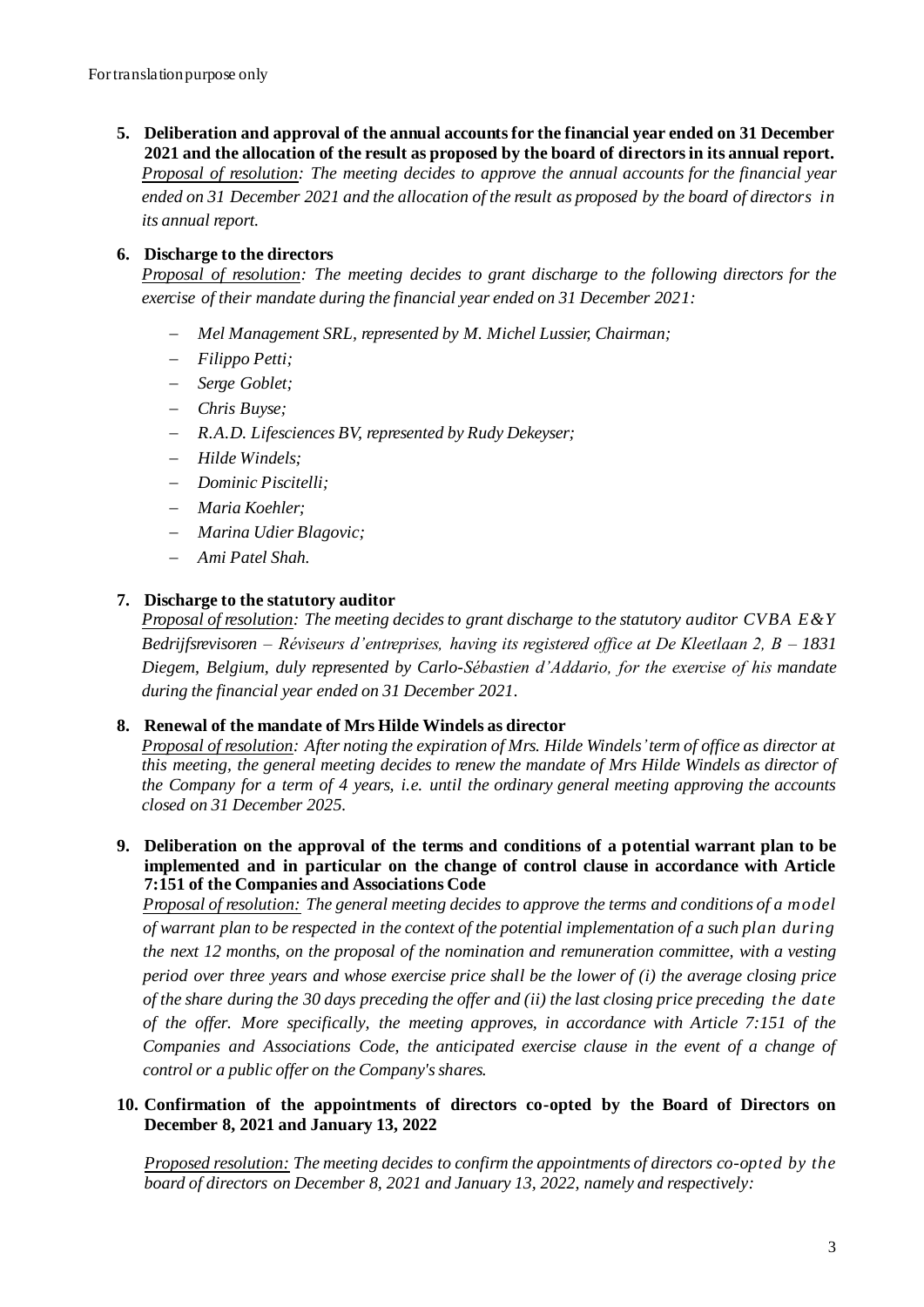- − *Madame Ami Patel SHAH;*
- − *Monsieur Christopher LIPUMA.*

## **11. Power of attorney**

*Proposition of resolution: The meeting decides to grant a proxy to M. Filippo Petti, CEO, and/or NandaDevi SRL*, *represented by M. Philippe Dechamps, Chief Legal Officer, and/or F&C Consulting SRL, represented by M. David Georges, Finance Director, and/or Me Adrien Lanotte, and/or to any lawyer of the firm Harvest Law, or to each member of the board of directors of the Company, act ing alone, each with power of substitution, in order to issue, execute and sign all documents, instruments, steps and formalities and to give all necessary or useful instructions to execute the aforementioned decisions, including, but not limited to, the formalities for filing with the National Bank of Belgium the annual accounts and the consolidated annual accounts closed on 31 December 2021, the annual reports and the auditor's report relating thereto and the realization of the necessary publication formalities, including the publication in the annexes to the Belgian Official Gazette of the abovementioned decisions.* 

## **5. DELIBERATIONS AND DECISIONS**

The general meeting notes that the statement from the Chairman is accurate, that it was convened in accordance with articles 7:128 et seq. of the Companies and Associations Code, that it was validly constituted and that it can therefore validly deliberate on the proposed agenda items.

After a presentation by the Chairman detailing the key events of the Company during the financial 2021 and presenting the financial results, the general meeting of the shareholders agreed on the following resolutions by separate vote:

## 1. Resolution:

The board of directors requests the general meeting of shareholders to take note of the board of directors' annual report for the financial year ended on 31 December 2021 and the statutory auditor' report for the financial year ended on 31 December 2021.

In this regard, it is noted that the fees due to the statutory auditor for that period and exceeding the audit mission, amounts to 154,354 EUR (excl. VAT).

## NO VOTE

## 2. Resolution:

The meeting decides to approve the remuneration report prepared by the board of directors, as presented by the nomination and remuneration committee and as included in the annual report.

| <b>For</b>                                                                 | <b>Against</b> | <i><b>Abstention</b></i> |            |
|----------------------------------------------------------------------------|----------------|--------------------------|------------|
| 11,679,018                                                                 | 76,719         | 1,950                    |            |
| Number of shares for which the votes have been validly cast:               |                |                          | 9,461,986  |
| Number of votes taken into consideration for those shares:                 |                |                          | 11,757,687 |
| Percentage of those votes on the total voting rights in the share capital: |                |                          | 41.88%     |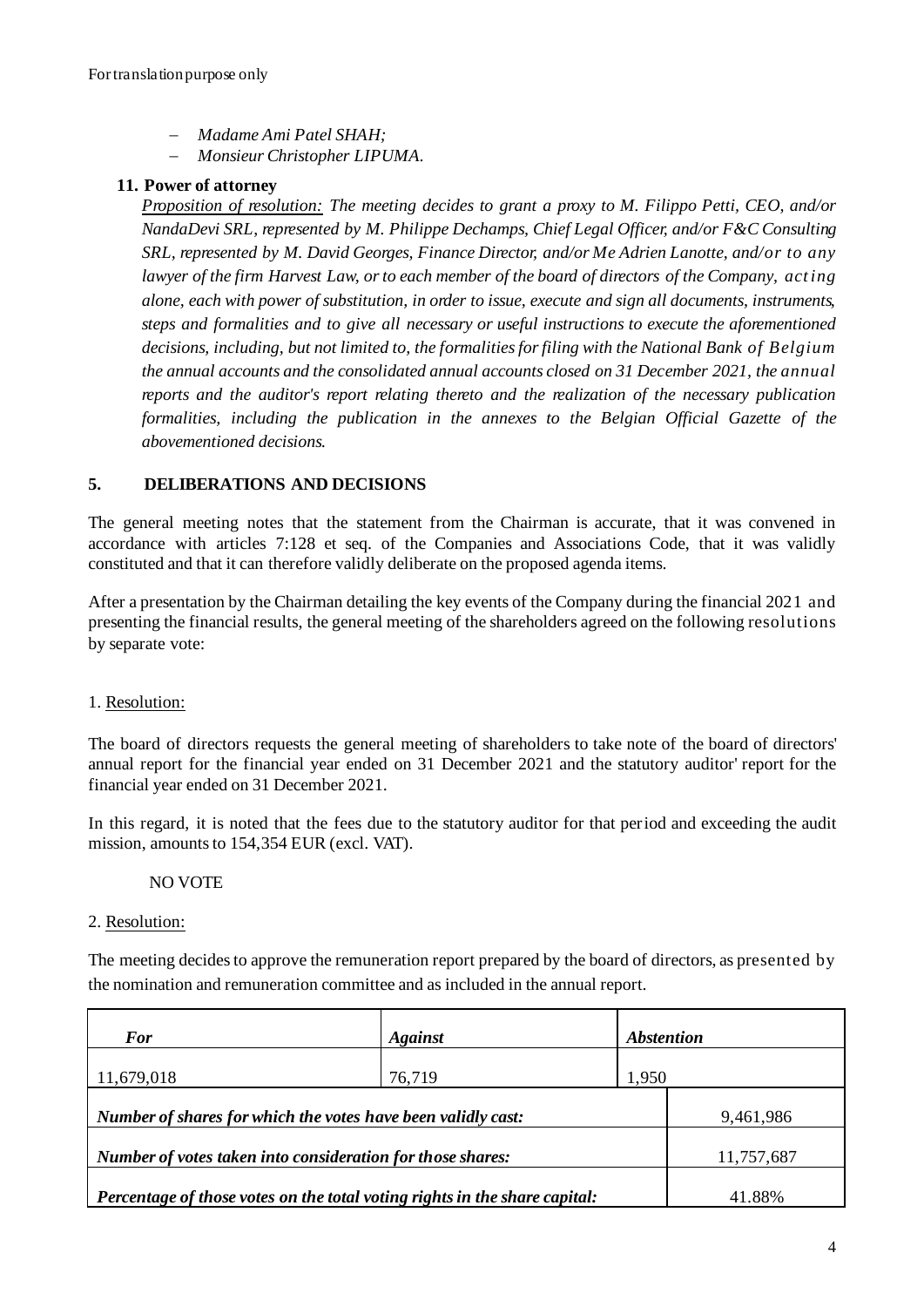# 3. Resolution:

Based on article 7:91 of the Companies and Associations Code, the general meeting confirms that the calculation of the variable remuneration of the CEO, exceeding 25% of the annual base remuneration, can be done on the basis of criteria evaluated on periods shorter than two or three years.

| <b>For</b>                                                                 | <b>Against</b>                                             | <i><b>Abstention</b></i> |            |
|----------------------------------------------------------------------------|------------------------------------------------------------|--------------------------|------------|
| 11,678,671                                                                 | 77,066                                                     | 1,950                    |            |
| Number of shares for which the votes have been validly cast:               |                                                            |                          | 9,461,986  |
|                                                                            | Number of votes taken into consideration for those shares: |                          | 11,757,687 |
| Percentage of those votes on the total voting rights in the share capital: |                                                            |                          | 41.88%     |

## 4. Resolution:

The board of directors requests the general meeting of shareholders to acknowledge the consolidated financial statements for the financial year ended on 31 December 2021.

## NO VOTE

## 5. Resolution:

The meeting decides to approve the annual accounts for the financial year ended on 31 December 2021 and the allocation of the result as proposed by the board of directors in its annual report.

| <b>For</b>                                                                 | <b>Against</b>                                             | <i><b>Abstention</b></i> |            |
|----------------------------------------------------------------------------|------------------------------------------------------------|--------------------------|------------|
| 11,752,687                                                                 | 3,250                                                      | 1,750                    |            |
| Number of shares for which the votes have been validly cast:               |                                                            |                          | 9,461,986  |
|                                                                            | Number of votes taken into consideration for those shares: |                          | 11,757,687 |
| Percentage of those votes on the total voting rights in the share capital: |                                                            |                          | 41.88%     |

## 6. Resolution:

The meeting decides to grant discharge to the following directors for the exercise of their mandate during the financial year ended on 31 December 2021:

## − Mel Management SRL, represented by M. Michel Lussier, Chairman

| <b>For</b> | <b>Against</b> | <b>Abstention</b> |
|------------|----------------|-------------------|
| 11,752,087 | 3,450          | 1,550             |

− Filippo Petti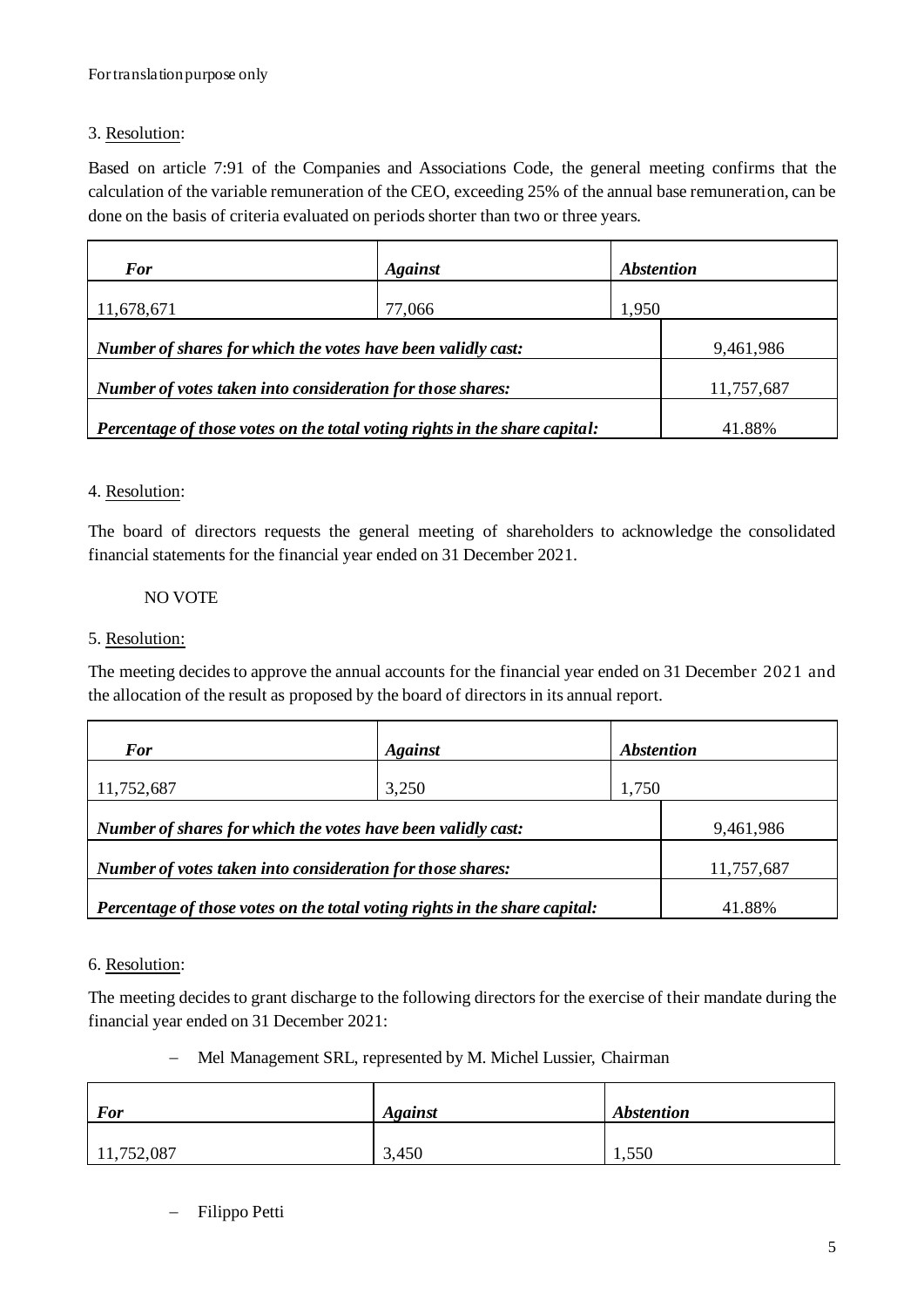| <b>For</b> | <b>Against</b> | <i><b>Abstention</b></i> |
|------------|----------------|--------------------------|
| 11,752,087 | 3,450          | 1,550                    |

− Serge Goblet

| <b>For</b> | <b>Against</b> | <b>Abstention</b> |
|------------|----------------|-------------------|
| 11,752,087 | 3,450          | 1,550             |

− Chris Buyse

| <b>For</b> | <b>Against</b> | <i><b>Abstention</b></i> |
|------------|----------------|--------------------------|
| 11,752,087 | 3,450          | 1,550                    |

# − R.A.D. Lifesciences BV, represented by Rudy Dekeyser

| <b>For</b> | <i><b>Against</b></i> | <b>Abstention</b> |
|------------|-----------------------|-------------------|
| 11,752,087 | 3,450                 | 1,550             |

− Hilde Windels

| <b>For</b> | <b>Against</b> | <b>Abstention</b> |
|------------|----------------|-------------------|
| 11,752,087 | 3,450          | 1,550             |

# − Dominic Piscitelli

| <b>For</b> | <b>Against</b> | <b>Abstention</b> |
|------------|----------------|-------------------|
| 11,752,087 | 3,450          | 1,550             |

#### − Maria Koehler

| <b>For</b> | <b>Against</b> | <b>Abstention</b> |
|------------|----------------|-------------------|
| 11,752,087 | 3,450          | 1,550             |

− Marina Udier Blagovic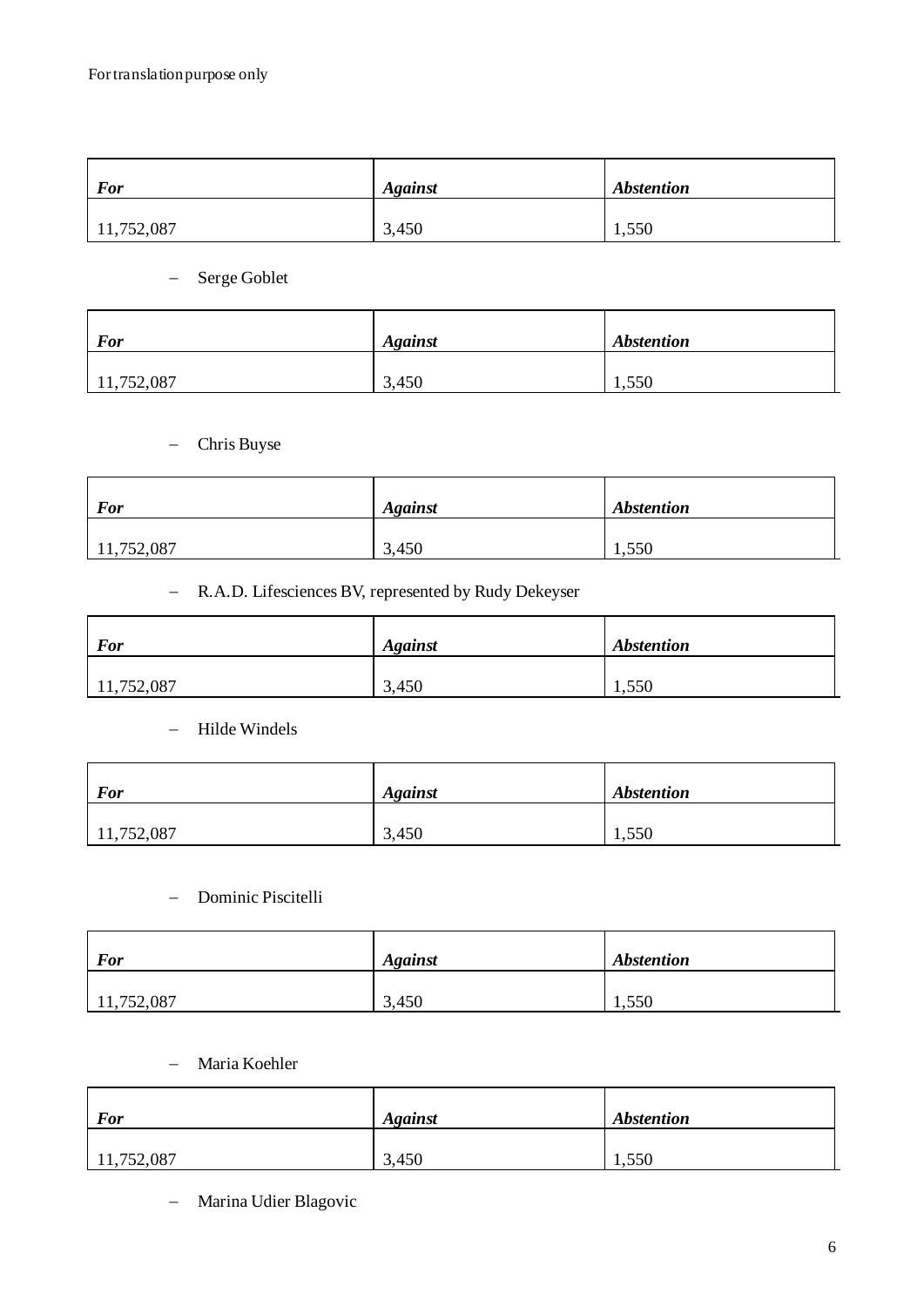| <b>For</b> | <b>Against</b> | <b>Abstention</b> |
|------------|----------------|-------------------|
| 11,752,087 | 3,450          | 1,550             |

− Ami Patel Shah

| <b>For</b> | <b>Against</b> | <b>Abstention</b> |
|------------|----------------|-------------------|
| 11,752,087 | 3,450          | 1,550             |

| Number of shares for which the votes have been validly cast:                       | 9,461,986  |
|------------------------------------------------------------------------------------|------------|
| Number of votes taken into consideration for those shares:                         | 11,757,687 |
| $\vert$ Percentage of those votes on the total voting rights in the share capital: | 41.88%     |

## 7. Resolution:

The meeting decides to grant discharge to the statutory auditor SRL E&Y Bedrijfsrevisoren – Réviseurs d'entreprises, having its registered office at De Kleetlaan 2, B – 1831 Diegem, Belgium, duly represented by Carlo-Sébastien d'Addario, for the exercise of his mandate during the financial year ended on 31 December 2021.

| <b>For</b>                                                                 | <b>Against</b> | <i><b>Abstention</b></i> |            |
|----------------------------------------------------------------------------|----------------|--------------------------|------------|
| 11,752,687                                                                 | 3,450          | 1,550                    |            |
| Number of shares for which the votes have been validly cast:               |                |                          | 9,461,986  |
| Number of votes taken into consideration for those shares:                 |                |                          | 11,757,687 |
| Percentage of those votes on the total voting rights in the share capital: |                |                          | 41.88%     |

## 8. Resolution:

After noting the expiration of Mrs. Hilde Windels' term of office as director at this meeting, the general meeting decides to renew the mandate of Mrs Hilde Windels as director of the Company for a term of 4 years, i.e. until the ordinary general meeting approving the accounts closed on 31 December 2025.

Information relating to the skills and experience of the candidate director is set out in an annex to the notice of meeting.

| <b>For</b> | <b>Against</b> | <b>Abstention</b> |
|------------|----------------|-------------------|
| 11,752,687 | 3,450          | 1,550             |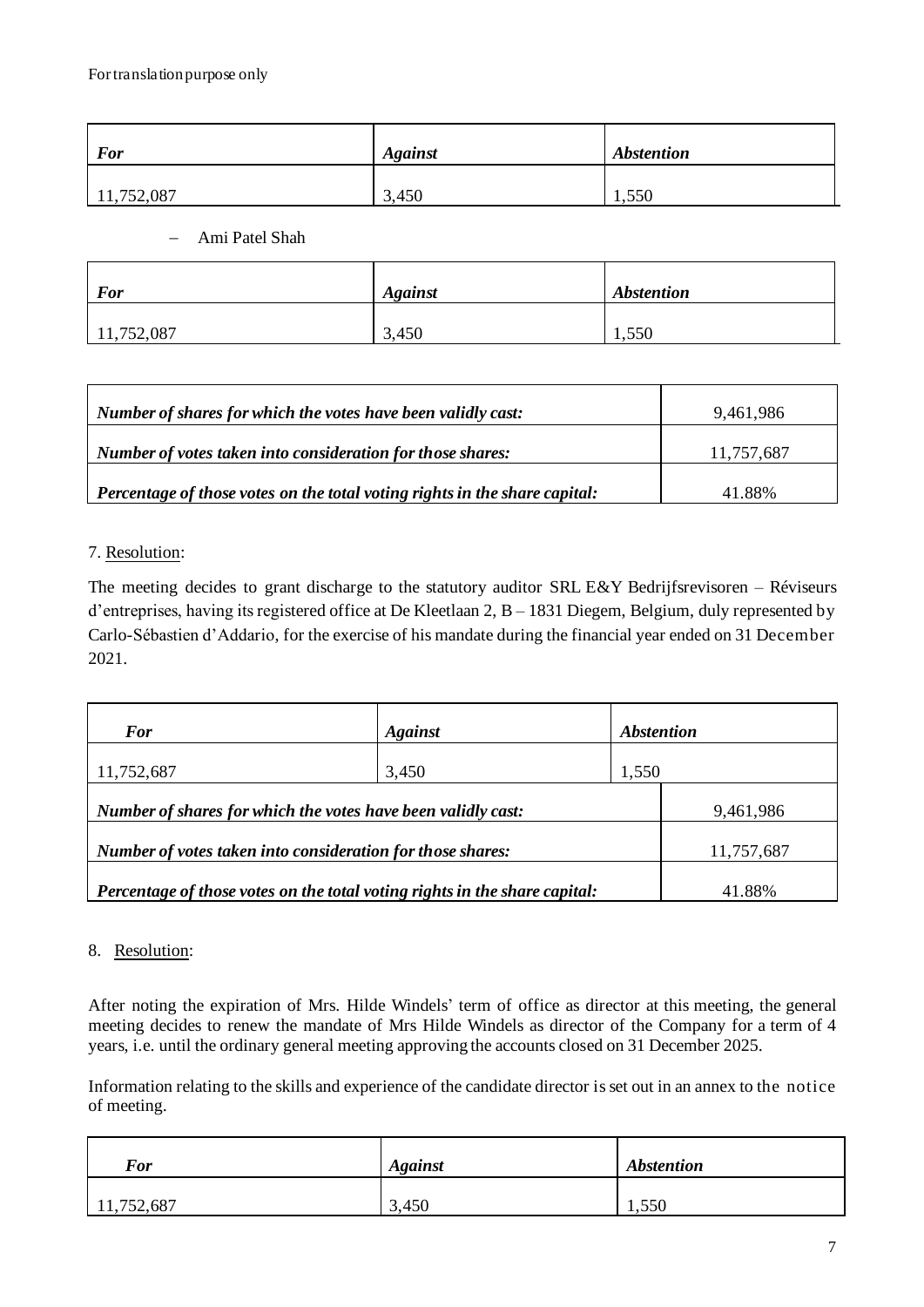| $\perp$ Number of shares for which the votes have been validly cast:               | 9.461.986  |
|------------------------------------------------------------------------------------|------------|
| Number of votes taken into consideration for those shares:                         | 11.757.687 |
| $\vert$ Percentage of those votes on the total voting rights in the share capital: | 41.88%     |

# 9. Resolution:

The general meeting decides to approve the terms and conditions of a model of warrant plan to be respected in the context of the potential implementation of a such plan during the next 12 months, on the proposal of the nomination and remuneration committee, with a vesting period over three years and whose exercise price shall be the lower of (i) the average closing price of the share during the 30 days preceding the offer and (ii) the last closing price preceding the date of the offer. More specifically, the meeting approves, in accordance with Article 7:151 of the Companies and Associations Code, the anticipated exercise clause in the event of a change of control or a public offer on the Company's shares.

The terms and conditions of the subscription rights plan model (warrants) to be respected in the context of the possible implementation of such a plan over the next 12 months are included in an annex to the notice of this meeting.

| <b>For</b>                                                                 | <b>Against</b> | <i><b>Abstention</b></i> |            |
|----------------------------------------------------------------------------|----------------|--------------------------|------------|
| 11,678,871                                                                 | 77,066         | 1,750                    |            |
| Number of shares for which the votes have been validly cast:               |                |                          | 9,461,986  |
| Number of votes taken into consideration for those shares:                 |                |                          | 11,757,687 |
| Percentage of those votes on the total voting rights in the share capital: |                |                          | 41.88%     |

# 10. Resolution:

The meeting decides to confirm the appointments of directors co-opted by the board of directors on December 8, 2021 and January 13, 2022, namely and respectively:

# − Madame Ami Patel SHAH;

| <b>For</b> | <b>Against</b> | <b>Abstention</b> |
|------------|----------------|-------------------|
| 11,679,944 | 3,250          | 74,493            |

## − Monsieur Christopher LIPUMA;

| <b>Pour</b> | Contre | <b>Abstention</b> |
|-------------|--------|-------------------|
| 11,679,944  | 3,250  | 74,493            |